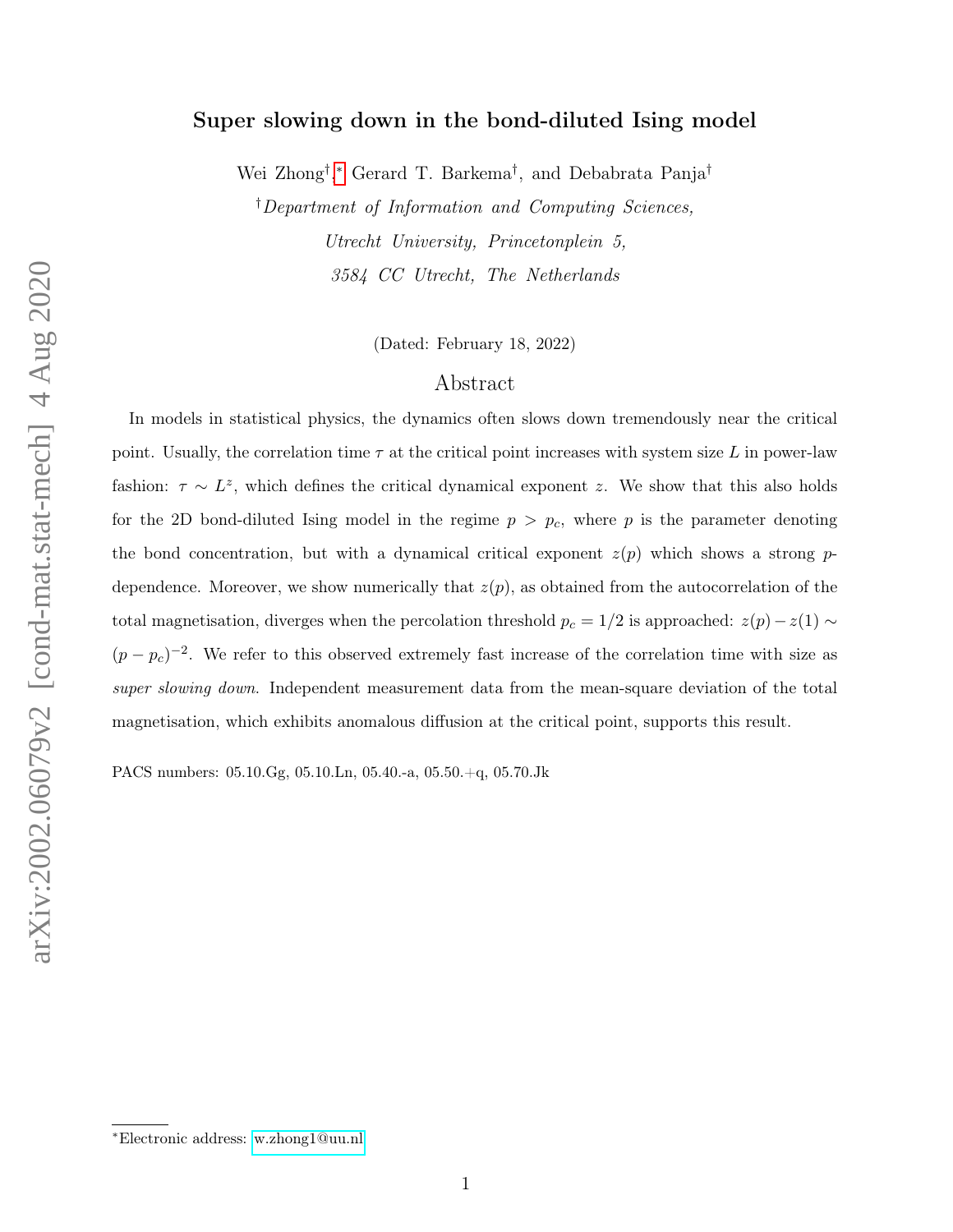#### I. INTRODUCTION

The Ising model has proven to be a staple model in physics for studying phase transitions and critical phenomena [\[1,](#page-12-0) [2\]](#page-12-1). The model was originally conceived to provide a theoretical understanding of the existence of a Curie temperature for "pure" ferromagnetic materials; purity here refers to the fact that all throughout the material, every lattice site contains a spin, and every spin interacts uniformly with the surrounding ones. From that point of view, it can be argued that in nature pure materials are rare, i.e., impurities are by and large inevitable.

In the Ising model, the impurities have been implemented in terms of randomly placed nonmagnetic spins (site-diluted Ising model) [\[4–](#page-13-0)[8\]](#page-13-1) or missing interactions (bond-diluted Ising model) [\[9–](#page-13-2)[13\]](#page-13-3). The inclusion of any kind of randomness into the system can have significant effects on its critical properties [\[14\]](#page-13-4). For instance, a new universality class was found in the three-dimensional bond-diluted Ising model [\[15,](#page-13-5) [16\]](#page-13-6), and complex logarithmic corrections for the equilibrium properties were observed [\[8,](#page-13-1) [17\]](#page-13-7). Moreover, a large number of novel crossover behaviour between pure and percolating Ising systems have been found [\[18–](#page-13-8)[23\]](#page-13-9). Also, the dynamics at the percolation threshold is discussed in Refs. [\[24,](#page-13-10) [25\]](#page-13-11) and the dynamical exponent for spin systems with random dilution, or randomness in the coupling constants has been considered in Refs. [\[26–](#page-13-12)[30\]](#page-13-13). Despite these advances, dynamical properties of the bond-diluted Ising model (i.e., as a function of bond concentration p) remains poorly studied.

In this paper, we take on studying the slowing down of the dynamics of the total magnetisation autocorrelation function at the critical temperature  $T_c(p)$  in the square  $(L \times L)$ two-dimensional bond-diluted Ising model with Monte Carlo simulations. To this end, using the Binder cumulant, we first measure  $T_c(p)$  at several values of p. We then turn to the calculation of  $z(p)$  for several  $p > p_c$  from the total magnetisation autocorrelation function: by collapsing this autocorrelation function to a reference curve, we calculate the relative terminal exponential decay time  $\tau[T_c(p)]$  for the correlation function. Thereafter, by fitting this data as  $\tau[T_c(p)] \sim L^{z(p)}$ , we directly extract  $z(p)$ . As  $p \to p_c^+$ , we empirically find that the dynamical exponent  $z(p)$  increases continuously as  $z(p) - z(1) \sim (p - p_c)^{-2}$ , with  $z(1) = 2.1665(12)$  the dynamical critical exponent of the ordinary Ising model [\[31\]](#page-13-14).

Further, we also consider the mean-square deviation (MSD) of the total magnetisation M of the model, which for  $p = 1$  has been shown to exhibit anomalous diffusion as  $\langle \Delta M^2(t) \rangle \sim$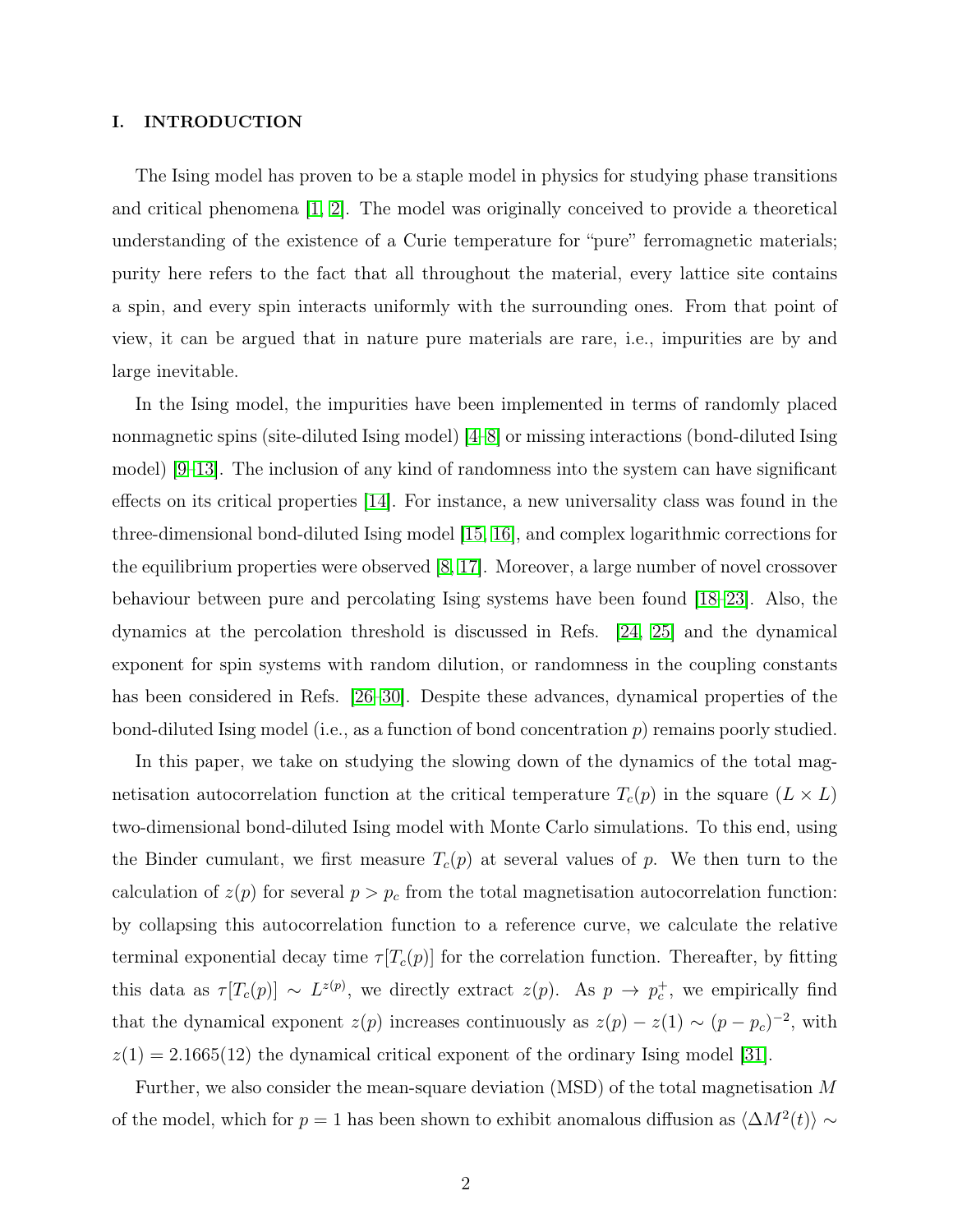$t^{\alpha}$  with the anomalous exponent  $\alpha = -\frac{\gamma}{\alpha}$  $\frac{1}{\nu z(1)}$  [\[3\]](#page-12-2), with  $\gamma = 7/4$  and  $\nu = 1$ . Given that the equilibrium critical exponents  $\gamma$  and  $\nu$  are numerically nearly independent of p for  $p \geq 0.6$  [\[32\]](#page-13-15), combined with values for  $z(p)$  as obtained through the terminal relaxation time for different p, the various MSD-curves of the total magnetisation are collapsed on top of each other with a p-dependent shift factor  $\mathcal{G}(p)$  via  $\log (\langle \Delta M^2 \rangle / L^{2+\gamma/\nu}) / \alpha(p) \sim$  $\log (t/L^{z(p)}) + \log (G(p))/\alpha(p)$ , with  $\alpha(p) = \gamma(p)/[\nu(p) z(p)]$ . The result reveals that the magnetisation indeed experiences anomalous diffusion at the critical point, for a range of dilution  $p > p_c$ . The collapse of the MSD of the magnetisation confirms that the measured values of  $z(p)$  are correct.

The paper is organised as follows. In Sec. [II](#page-2-0) we introduce the 2D bond-diluted Ising model and measure its critical temperature at several values of p. In Sec. [III](#page-4-0) we obtain the dynamical exponent  $z(p)$  from the total magnetisation autocorrelation function. In Sec. [IV,](#page-6-0) we confirm  $z(p)$  values from the exponent of anomalous diffusion of the MSD of the total magnetisation. We conclude the paper in Sec. [V.](#page-8-0)

## <span id="page-2-0"></span>II. BOND-DILUTED ISING MODEL AND ITS CRITICAL TEMPERATURE

We consider the two-dimensional (2D) bond-diluted Ising model on an  $L \times L$  square lattice with periodic boundary conditions. For this model the Hamiltonian, without an external field, is given by

$$
\mathcal{H} = -\sum_{\langle ij \rangle} J_{ij} s_i s_j,\tag{1}
$$

where  $s_i = \pm 1$  is the spin residing at site i,  $\langle ij \rangle$  denotes the sum running over all nearest neighbour sites, and the coupling constant  $J_{ij}$  is given by the distribution function

<span id="page-2-1"></span>
$$
P(J_{ij}) = p\delta(J_{ij} - 1) + (1 - p)\delta(J_{ij}),
$$
\n(2)

with p being the bond concentration  $(0 \le p \le 1)$ . The function [\(2\)](#page-2-1) simply means that the value of  $J_{ij}$  is 1 with probability p, and 0 otherwise.

For the pure Ising model  $(p = 1)$ , there is a second-order phase transition at  $T_c(1) =$  $2/\ln(1+\sqrt{2})$  [\[33\]](#page-13-16). When p reaches the percolation threshold  $p_c = 1/2$ , its critical temperature decreases to zero:  $T_c(p_c) = 0$  [\[34\]](#page-14-0). To determine  $T_c(p)$  for in-between values of p, we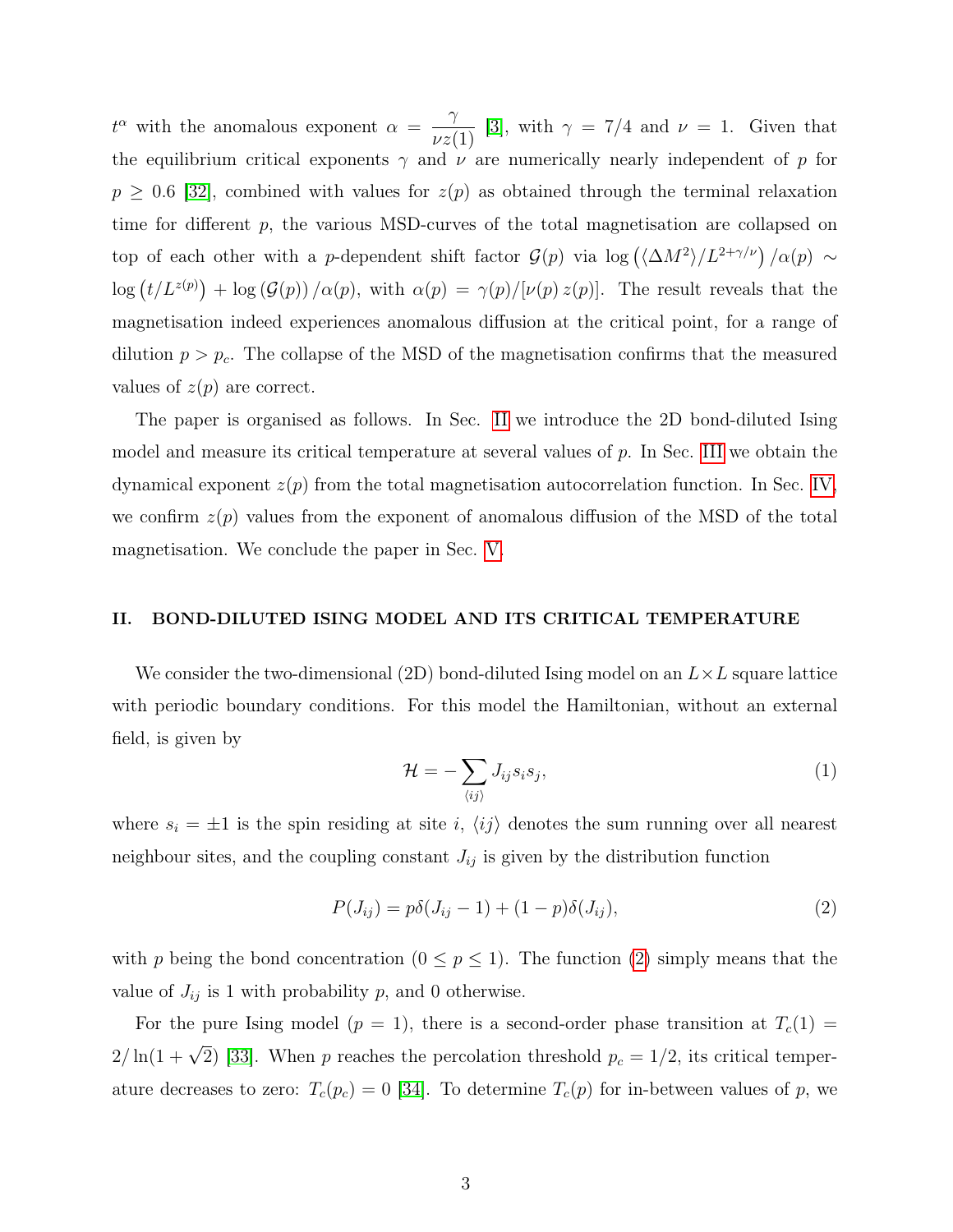| 0.9  | 0.85                                                                                                      | $0.8\,$ | 0.75  | 0.7   | 0.65  | 0.6    | 0.58   | 0.55   |
|------|-----------------------------------------------------------------------------------------------------------|---------|-------|-------|-------|--------|--------|--------|
| 2000 | 5000                                                                                                      | 20000   | 20000 | 20000 | 20000 | 200000 | 200000 | 400000 |
|      | $T_c$ [1.956(10) [1.804(10) [1.650(20) [1.472(20) [1.310(25) [1.141(30) [0.951(20) [0.869(25) [0.727(40)] |         |       |       |       |        |        |        |

<span id="page-3-1"></span>TABLE I: Number of samples  $N(p)$  used to measure  $T_c(p)$ , and the simulation results for  $T_c(p)$ (including error bars) for different bond concentrations p.

use the Binder cumulant. It is defined as [\[35\]](#page-14-1)

$$
U(T,L) = 1 - \frac{\langle M^4 \rangle}{3 \langle M^2 \rangle^2},\tag{3}
$$

where  $\langle M^4 \rangle$  and  $\langle M^2 \rangle$  are the thermal averages of the fourth and second moments of the total magnetisation  $M =$  $\sum_{i=1}^{L}$  $i=1$  $s_i$ . For each value of p, the curves of  $U(T, L)$  plotted vs. T for various values of L intersect at a fixed point, which determines the critical temperature. The process is illustrated in Fig. [1\(](#page-3-0)a).

We perform Monte Carlo simulations using the Wolff algorithm [\[36,](#page-14-2) [37\]](#page-14-3) to calculate  $T_c(p)$ . Running many independent samples provide us with fairly accurate values of these critical temperatures, as noted in Table [I.](#page-3-1) In Fig. [1\(](#page-3-0)b) we show that the values for  $T_c(p)$  obtained this way match very well with those in Refs. [\[32,](#page-13-15) [38\]](#page-14-4).



<span id="page-3-0"></span>FIG. 1: (a) Example calculation of  $T_c(p)$  for the 2D bond-diluted Ising model for  $p = 0.8$  using Binder cumulant. The x-value of the intersection point indicates that  $T_c(p = 0.8) = 1.650 \pm 0.020$ . (b) Critical temperatures for different values of  $p$ , as noted in Table [I.](#page-3-1) Our results match those of Refs. [\[32,](#page-13-15) [38\]](#page-14-4) very well.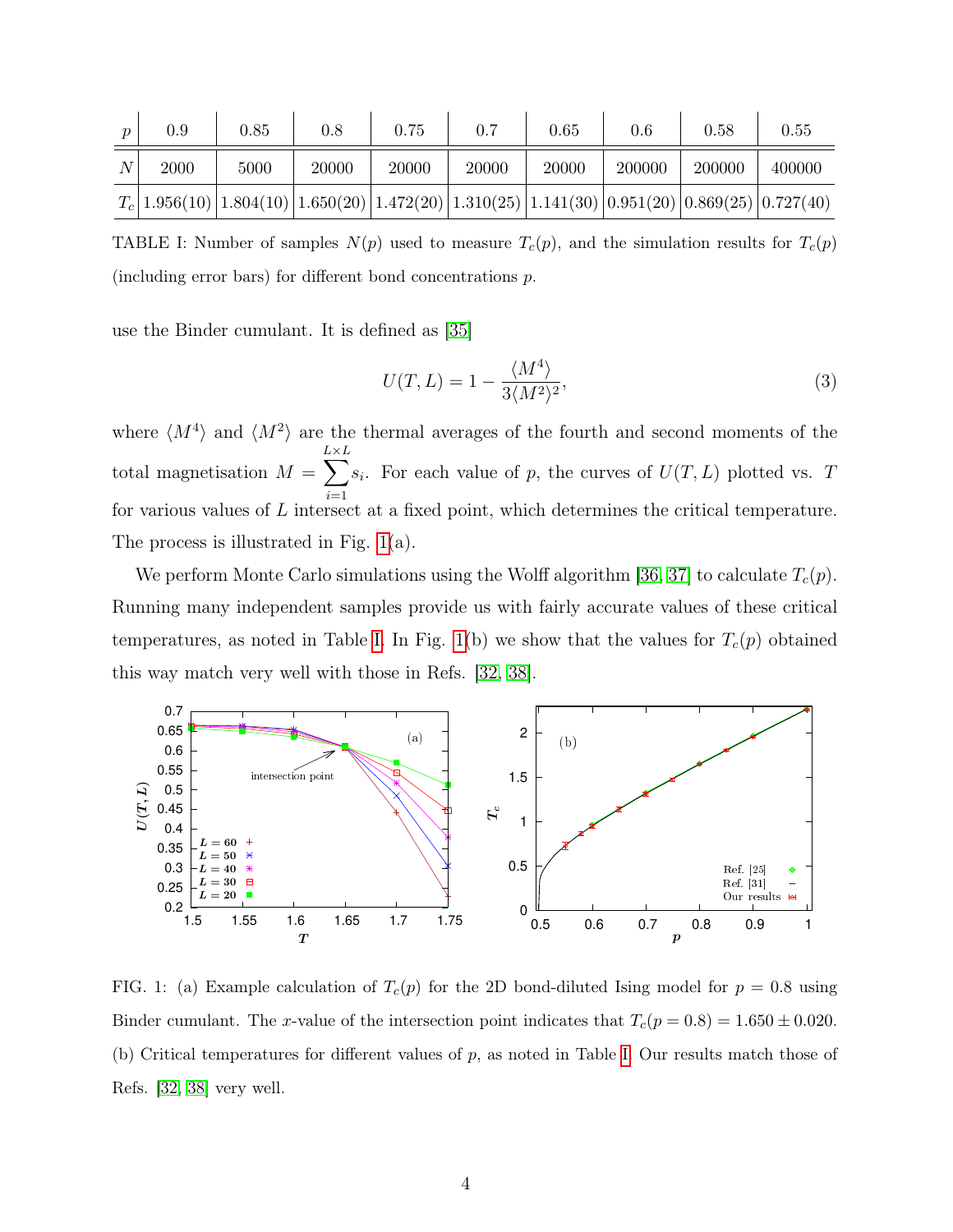## <span id="page-4-0"></span>III. DYNAMICAL EXPONENT FOR DIFFERENT VALUES OF  $p$

Having obtained the critical temperatures for a number of  $p$ -values as per above, in this section, we measure the total magnetisation autocorrelation function  $\langle M(t) \cdot M(0) \rangle$ . In order to do so, we first run  $2 \times 10^6$  Wolff Moves to thermalise the system. Subsequently, we evolve the system following Glauber dynamics, i.e. spin flips are proposed at random locations, and accepted with the Metropolis acceptance probability. Time is measured in terms of attempted Monte Carlo moves, since every spin attempts to flip statistically once per unit time. As we continue to do so, we keep taking snapshots of the full system at regular intervals over a total time of  $2 \times 10^7$  attempted Monte Carlo moves per lattice site, and correspondingly compute the total magnetisation  $M$  at every snapshot. This leads us to  $\langle M(t) \cdot M(0) \rangle$ . For different values of p, we run 500 to 2000 independent simulations to achieve decent accuracy. We vary the system size from 10 to 40.

For a given value of p and the corresponding critical temperature  $T_c(p)$ , we collapse all the curves for the normalised total magnetisation autocorrelation function  $\langle M(t) \rangle$  $M(0)/\langle M(0)^2 \rangle$  to a reference curve  $(L = 10)$ . This allows us to compute the ratio of the terminal decay times  $\tau[T_c(p)]/\tau[T_c(p)]_{L=10}$ . Fig. [2](#page-5-0) demonstrates this procedure for  $p = 0.8$ : with a properly chosen value of  $\tau[T_c(p)]/\tau_{L=10}[T_c(p)]$ , the  $\langle M(t) \cdot M(0) \rangle / \langle M(0)^2 \rangle$  data for different system sizes collapse on the curve corresponding to  $L = 10$ .

Further, given our argument in Appendix A that  $L$  is the characteristic length scale for  $L \geq 10$  for the 2D bond-diluted Ising model when  $p \geq 0.6$ , we have, at the critical temperature,

$$
\tau(p)/\tau_{L=10}(p) \sim L^{z(p)}.\tag{4}
$$

By plotting the  $\tau(p)/\tau_{L=10}(p)$  data (inset Fig. [2\)](#page-5-0), we extract  $z(p)$ . The results from this exercise for several values of  $p$  are shown in Fig. [3.](#page-5-1) Numerically, therein we find that

<span id="page-4-1"></span>
$$
\Delta z(p) = z(p) - z(1) \sim (p - p_c)^{-2} \quad \text{for} \quad p_c < p < 1,\tag{5}
$$

where  $z(1) = 2.1665(12)$  [\[31\]](#page-13-14) is the dynamical exponent for the pure 2D Ising model.

Based on concepts of renormalisation, we anticipated that away from the percolation threshold  $p_c$ , the correlation time as a function of system size would show a crossover from the behaviour for the bond-diluted Ising model at small system sizes to that of the ordinary Ising model at large system sizes, with a crossover size that diverges if  $p_c$  is approached.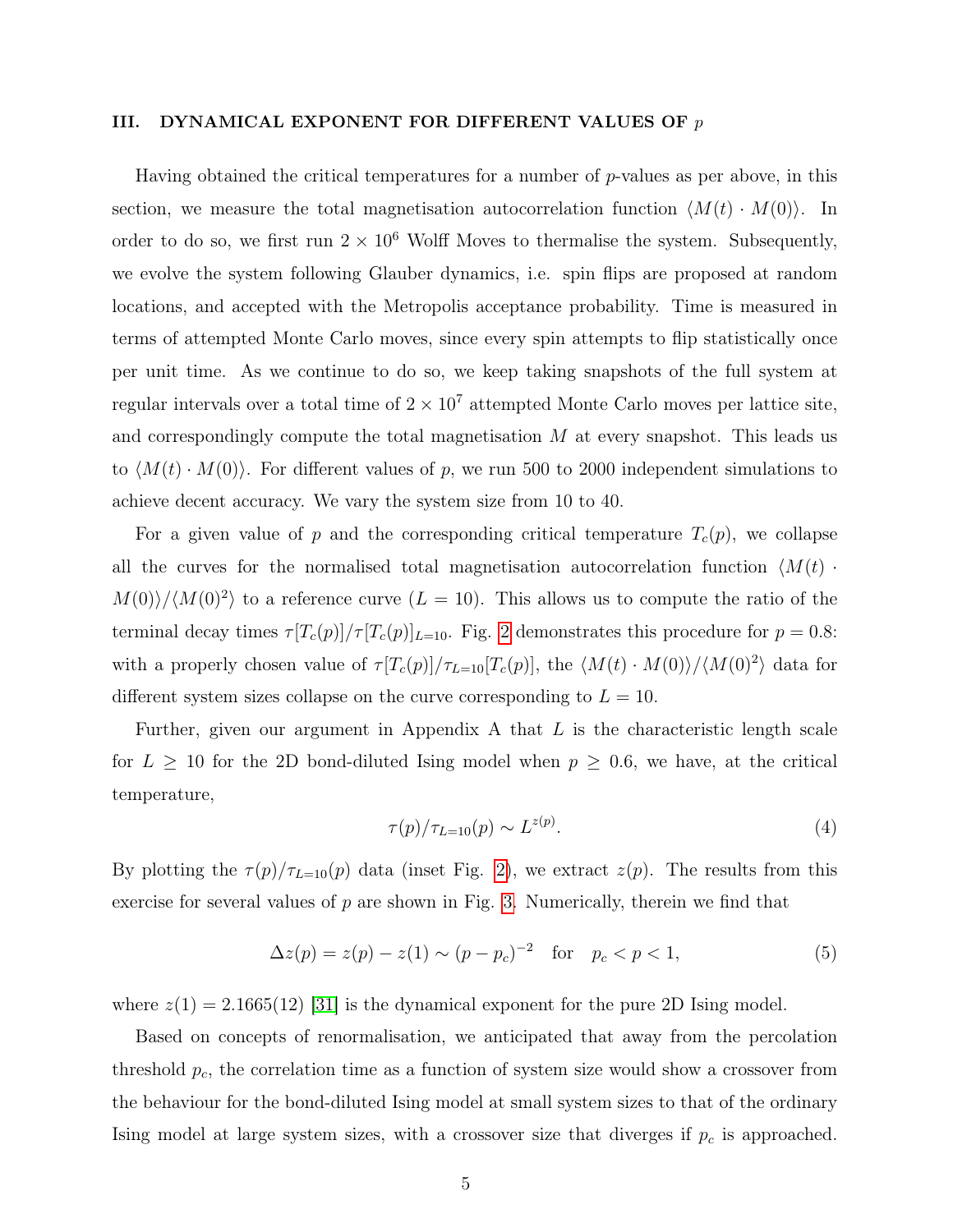

<span id="page-5-0"></span>FIG. 2: The collapse of  $\langle M(t) \cdot M(0) \rangle / \langle M(0)^2 \rangle$  as a function of  $t\tau [T_c(p)]/\tau [T_c(p)]_{L=10}$  for  $p = 0.8$ . The system size varies from 10 to 40. Inset: correspondingly,  $\tau[T_c(p)]/\tau[T_c(p)]_{L=10}$  as a function of L. The dynamical exponent is obtained by fitting these data as  $\tau[T_c(p)]/\tau[T_c(p)]_{L=10} \sim L^{z(p)}$ . The solid line corresponds the function  $y = x^{2.285}$ . From this we obtain  $z(0.8) \approx 2.285$ .



<span id="page-5-1"></span>FIG. 3: The dynamical exponent difference  $\Delta z(p) = z(p) - z(1)$  as a function of  $p - p_c$ , where  $z(1) = 2.1665(12)$  [\[31\]](#page-13-14) is the dynamical exponent for the pure 2D Ising model. The result implies that  $z(p) \to \infty$  as  $p \to p_c^+$ .

Instead, we find a fairly clean power-law behaviour of the correlation time for all system sizes, with a single exponent  $z(p)$  that varies strongly with p. As a function of bond dilution p, the dynamical exponent  $z(p)$  increases monotonically when p decreases from  $p = 1$  to  $p = p_c$ . Moreover, the numerical results suggest that  $z(p)$  will become infinitely large when p approaches the percolation threshold  $p \to p_c^+$ , i.e., the dynamics of the system gets extremely slow as  $p \to p_c^+$ , a phenomenon we term as "super slowing down".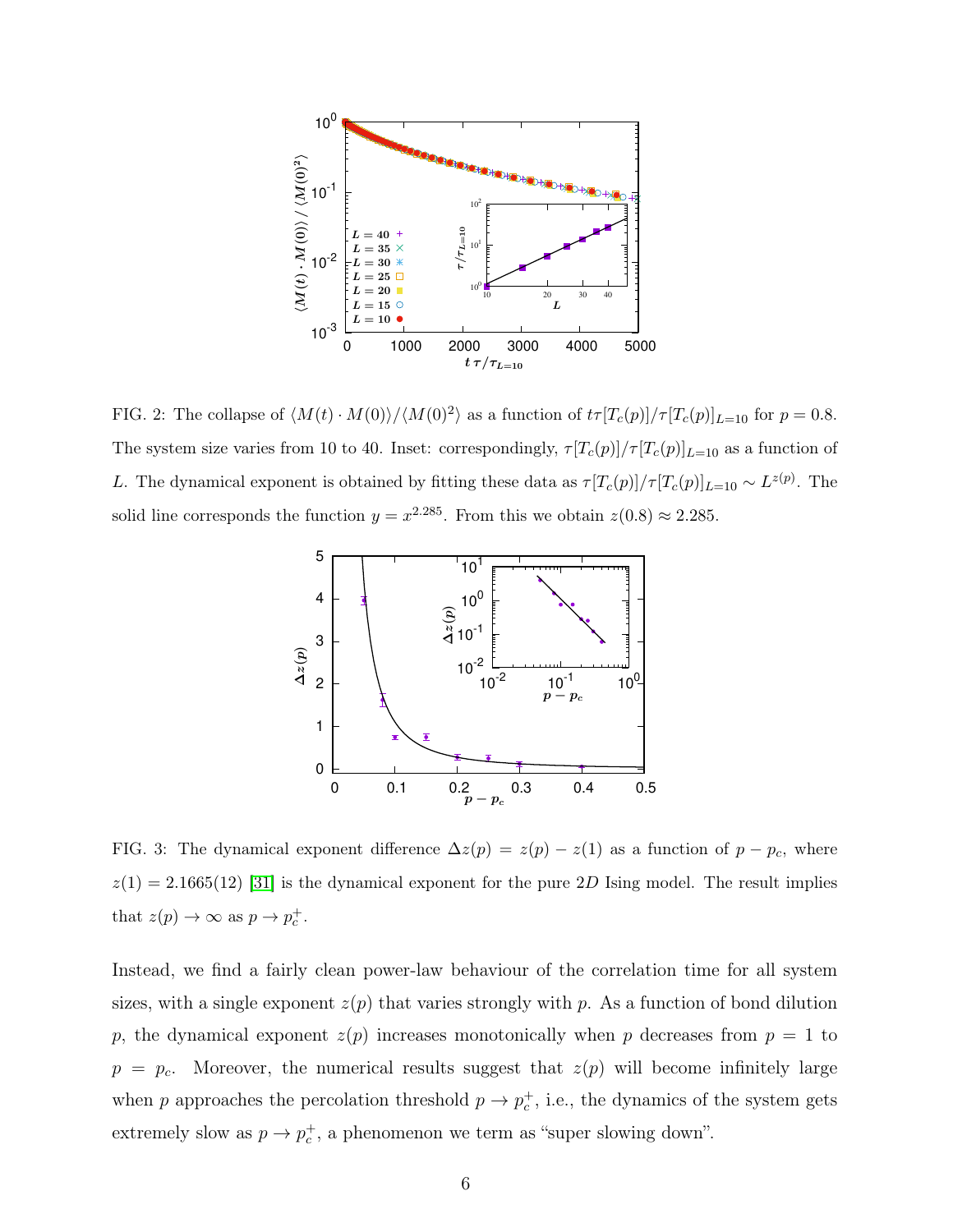## <span id="page-6-0"></span>IV. ANOMALOUS DIFFUSION OF THE TOTAL MAGNETISATION

To confirm the observed behaviour of super slowing down [i.e., the Eq. [\(5\)](#page-4-1)] for the bond-diluted Ising model by means of independent measurements, we now focus on the mean-square deviation (MSD) of the magnetisation as a function of time  $t$  as

$$
\langle \Delta M^2 \rangle = \langle [M(t) - M(0)]^2 \rangle. \tag{6}
$$

At short times  $(t \approx 1)$ , changes in M, occurring due to random thermal fluctuations of individual spins, are uncorrelated; hence  $\langle \Delta M^2 \rangle \sim L^2 t$  for 2D Ising model. At long times,  $t \gtrsim L^{z(p)}$ , we expect  $\langle M(t) \cdot M(0) \rangle = 0$ , meaning that

$$
\langle \Delta M^2 \rangle = \sum_{t \gtrsim L^{z(p)}} 2 \langle M(t)^2 \rangle / \sim L^{2 + \gamma(p)/\nu(p)}.
$$
 (7)

If we assume that the MSD is given by a simple power law in the intermediate time regime  $(1 \ge t \ge L^{z(p)})$ , then we obtain

<span id="page-6-2"></span>
$$
\langle \Delta M^2 \rangle \sim L^{2+\gamma(p)/\nu(p)} \left( t/L^{z(p)} \right)^{\alpha(p)},\tag{8}
$$

where  $\alpha(p) = \frac{\gamma(p)}{\sqrt{p}}$  $\nu(p)z(p)$ . For the pure Ising model in two dimensions  $(p = 1)$ , we have shown that [\[3\]](#page-12-2)

<span id="page-6-1"></span>
$$
\langle \Delta M^2 \rangle / L^{2 + \gamma/\nu} = f(t/L^z),\tag{9}
$$

where  $\gamma = 7/4$  and  $\nu = 1$  are two equilibrium critical exponents. Here  $f(x)$  is a scaling function such that  $\lim_{x\to 0} f(x) \sim x^{\gamma/(\nu z)} \approx x^{0.81}$ , and  $f(x)$  saturates for  $x \gtrsim 1$ . Indeed, given that  $\gamma(p)$  and  $\nu(p)$  are nearly independent of p when  $p \geq 0.6$  [\[32\]](#page-13-15) (see also in Appendix B), if the scaling relation  $(9)$  also continues to hold for values of p other than unity, then we can use it to obtain independent confirmation for the super slowing down [\(5\)](#page-4-1). We demonstrate this below by focusing on  $p \geq 0.6$ .

Since in the previous section, we have obtained the values of  $z(p)$  for different p, here, we describe the MSD of the total magnetisation by modifying Eq. [\(8\)](#page-6-2) as

<span id="page-6-3"></span>
$$
\langle \Delta M^2 \rangle / L^{2+\gamma/\nu} \sim \mathcal{G}(p) \left( t / L^{z(p)} \right)^{\alpha(p)},\tag{10}
$$

where  $\mathcal{G}(p)$  is a p-dependent shift factor. We take *logarithm* of both sides of Eq. [\(10\)](#page-6-3) to write

<span id="page-6-4"></span>
$$
\log\left(\langle \Delta M^2 \rangle / L^{2+\gamma/\nu}\right) / \alpha(p) \sim \log\left(t / L^{z(p)}\right) + \log\left(\mathcal{G}(p)\right) / \alpha(p). \tag{11}
$$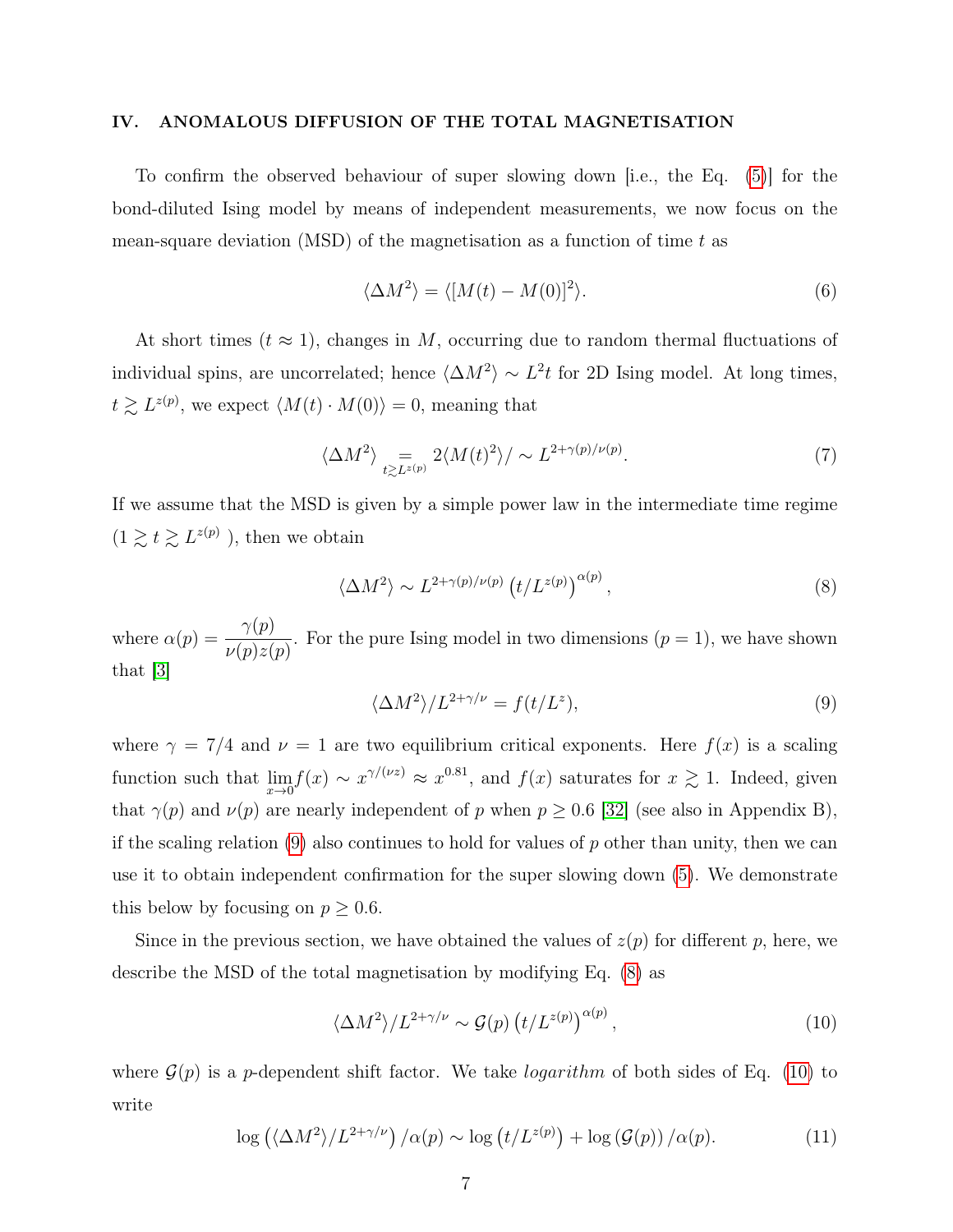

<span id="page-7-0"></span>FIG. 4: The collapse of the mean-square displacement of the total magnetisation via  $\log(\langle \Delta M^2 \rangle / L^{2+\gamma/\nu})/\alpha(p) \sim \log(t/L^{z(p)}) + \log(\mathcal{G}(p)) / \alpha(p)$ , where the obtained values of  $z(p)$  from the last section are employed and  $\mathcal{G}(p)$  is a p-dependent shift factor. The slope of the solid line is unity. It confirms that the MSD of the total magnetisation experiences anomalous diffusion at  $T_c(p)$  and the values of  $z(p)$  is increasing when  $p \to p_c +$ .

Suppose we choose the MSD of the total magnetisation for the normal Ising model as the reference |means that we set  $\mathcal{G}(1) \equiv 1$ , if the values of  $z(p)$  obtained from the last section are correct, then with these  $z(p)$  values and the shift factor  $\mathcal{G}(p)$ , the MSD of the total magnetisation for different p can be made to collapse onto the data for  $p = 1$  via Eq. [\(11\)](#page-6-4).

In order to obtain the  $\langle \Delta M^2(t) \rangle$  data, once again, we first thermalise the system with  $2 \times 10^6$  Wolff moves, then measure  $\langle \Delta M^2 \rangle$  in a further simulation over  $2 \times 10^7$  attempted Monte Carlo moves per lattice site. We use three different system sizes:  $L = 20, 40, 60$  for every value of p.

Figure [4](#page-7-0) implies that by using the values of  $z(p)$  obtained from the last section, indeed for different p, the MSD of the magnetisation can be collapsed onto the data for  $p = 1$  via Eq. [\(11\)](#page-6-4). It confirms that the MSD of the total magnetisation experience anomalous diffusion at  $T_c(p)$  and  $z(p)$  values obtained from the terminal relaxation time are correct.

In summary, with two different methods, we have shown that  $z(p)$  is diverging when  $p \to p_c^+$ , i.e., the dynamics of the system is getting extremely slow when we reduce the bond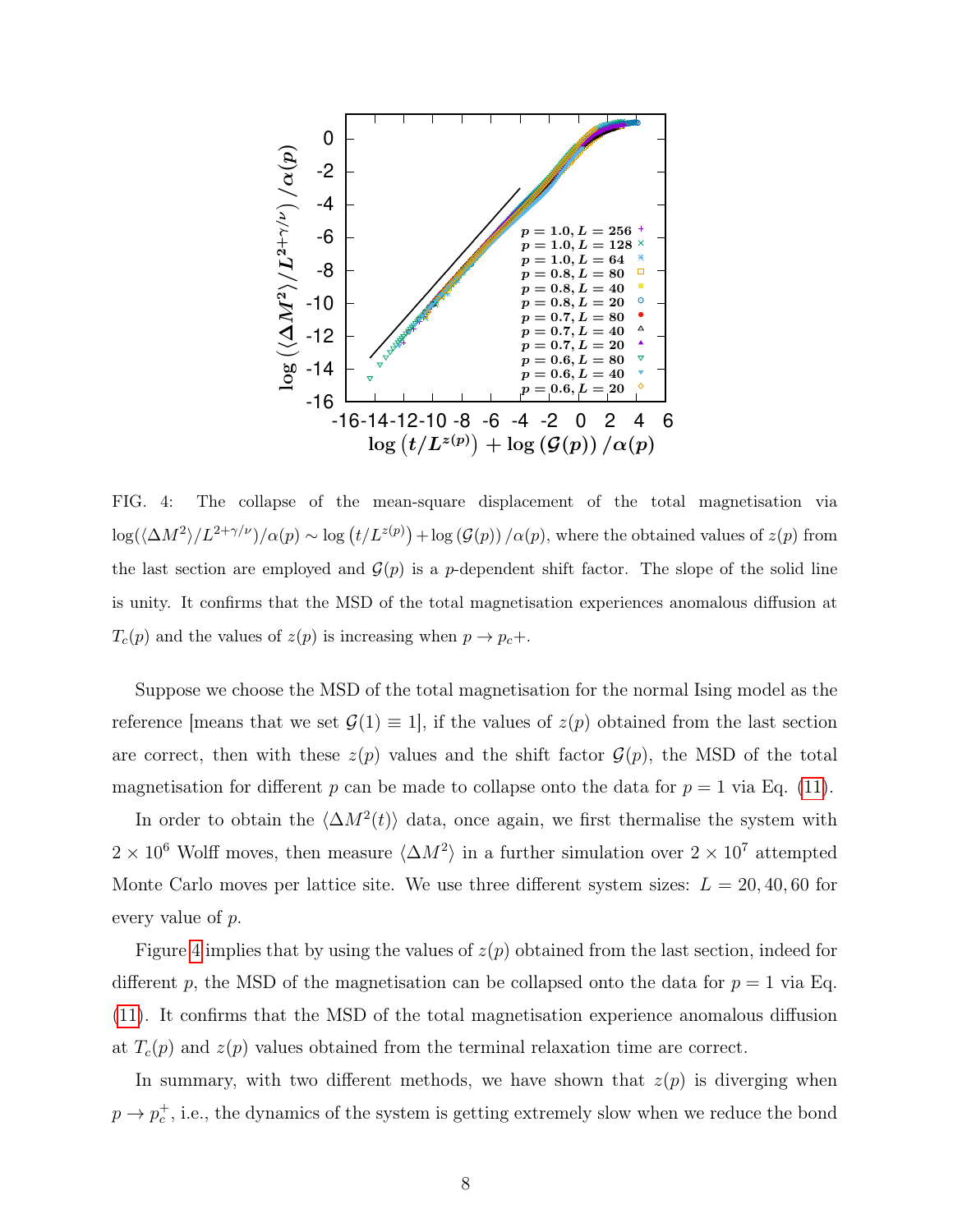concentration to its percolation threshold. We do not have a quantitative explanation for this behaviour. That said, it might arise from the fact that the fraction of 'unhappy' bonds (active bonds between sites with opposing spin values) at the critical temperature decreases to zero if  $p_c$  is approached, thereby removing the energetic contribution of restoring forces; we provide some measurements for this in Appendix C.

## V. DISCUSSION

In this paper, we study the critical dynamical exponent  $z(p)$  for the 2D bond-diluted Ising model with bond concentration p. We first measure the critical temperature  $T_c(p)$  for different bond concentrations  $p$  using the Binder cumulant. We then calculate the relative values of the terminal decay time  $\tau$  by collapsing the total magnetisation autocorrelation function to a reference value, from which we obtain  $z(p)$  using the relation  $\tau \sim L^{z(p)}$ .

We find that  $z(p)$  increases when  $p \to p_c^+$  as a power-law  $z(p) - z(1) \sim (p - p_c)^{-2}$ , which we refer to as super slowing down. We confirm this result from independent measurements of the MSD of the total magnetisation that exhibits anomalous diffusion.

Our results indicate that  $z(p) \to \infty$  as  $p \to p_c^+$ . This leaves us with the interesting question: what happens to  $z(p)$  when  $p < p_c$ ? We plan to explore this in future.

#### <span id="page-8-0"></span>Acknowlegement

W.Z. acknowledges financial support from the China Scholarship Council (CSC).

# Appendix A: Relevant length scale for critical phenomena of the bond-diluted Ising model

In the pure 2D Ising model of dimension  $L \times L$ , the only relevant length scale for critical phenomena is L. For the bond-diluted Ising model there are other length scales, for instance corresponding to the size of the biggest cluster,  $S(p, L)$ . Here, a cluster is defined is by the set of spins such that there is at least one continuous (bond-following) path from every spin in the cluster to every other spin in the same cluster. We define the size of the cluster by the total number of spins belonging to the cluster [thus  $S(p, L)$  is the number of spins in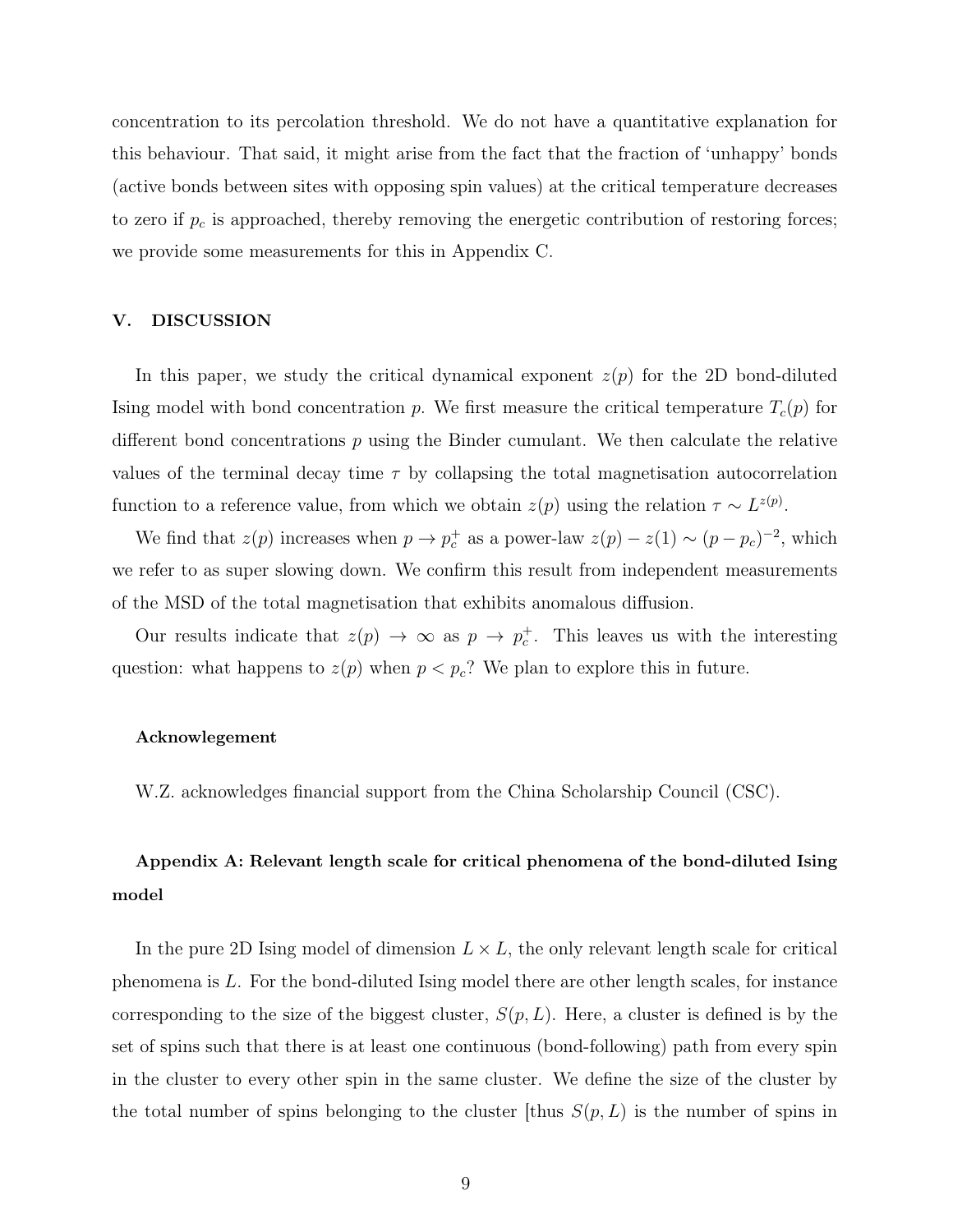

<span id="page-9-0"></span>FIG. 5: (a) A snapshot of the biggest knot cluster for  $L = 50$  and  $p = 0.6$ . Spins that are not belong to this cluster are represented by cavities. (b) Plot of  $q(p, L) = \langle S(p, L) \rangle / L^2$  for various values of p and L: for  $p \ge 0.6$ ,  $q(p, L)$  is independent of L for  $L \ge 10$ .

the biggest cluster for an  $L \times L$  system with bond concentration  $p$ .

In Fig. [5\(](#page-9-0)b) the quantity considered is  $q(p, L) = \langle S(p, L) \rangle / L^2$ . If this quantity is independent of  $L$  then it means that there is no difference between the two differently defined length scales (apart from a scaling factor). For each result, we have generated 500 samples. We see in Fig. [5\(](#page-9-0)b) that for  $p \ge 0.6$ ,  $q(p, L)$  is independent of L for  $L \ge 10$ . This means that for the range of dilution  $p \geq 0.6$  used in this paper, we can use L as the relevant length scale for critical phenomena provided  $L \geq 10$ .

#### Appendix B: Equilibrium critical exponents  $\nu$  and  $\gamma$

In this Appendix, we show that the equilibrium critical exponents  $\nu$  and  $\gamma$  for the bonddiluted Ising system with  $p \geq 0.6$  are numerically indistinguishable from their values in the pure Ising model.

We note here that according to the Harris criterion [\[39\]](#page-14-5), if the correlation length critical exponent  $\nu$  fulfills the inequality  $\nu \geq 2/d$  where d is the spatial dimensionality, then disorder does not affect the critical behavior. For the 2D Ising model,  $\nu = 1$  is marginal, which translates into logarithmic corrections to some critical exponents. In the pure Ising model, the exponents  $\gamma$  and  $\nu$  do not show logarithmic corrections, and our numerical results shown in this Appendix indicate that the ratio of  $\gamma$  and  $\nu$  is unchanged in the regime we studied,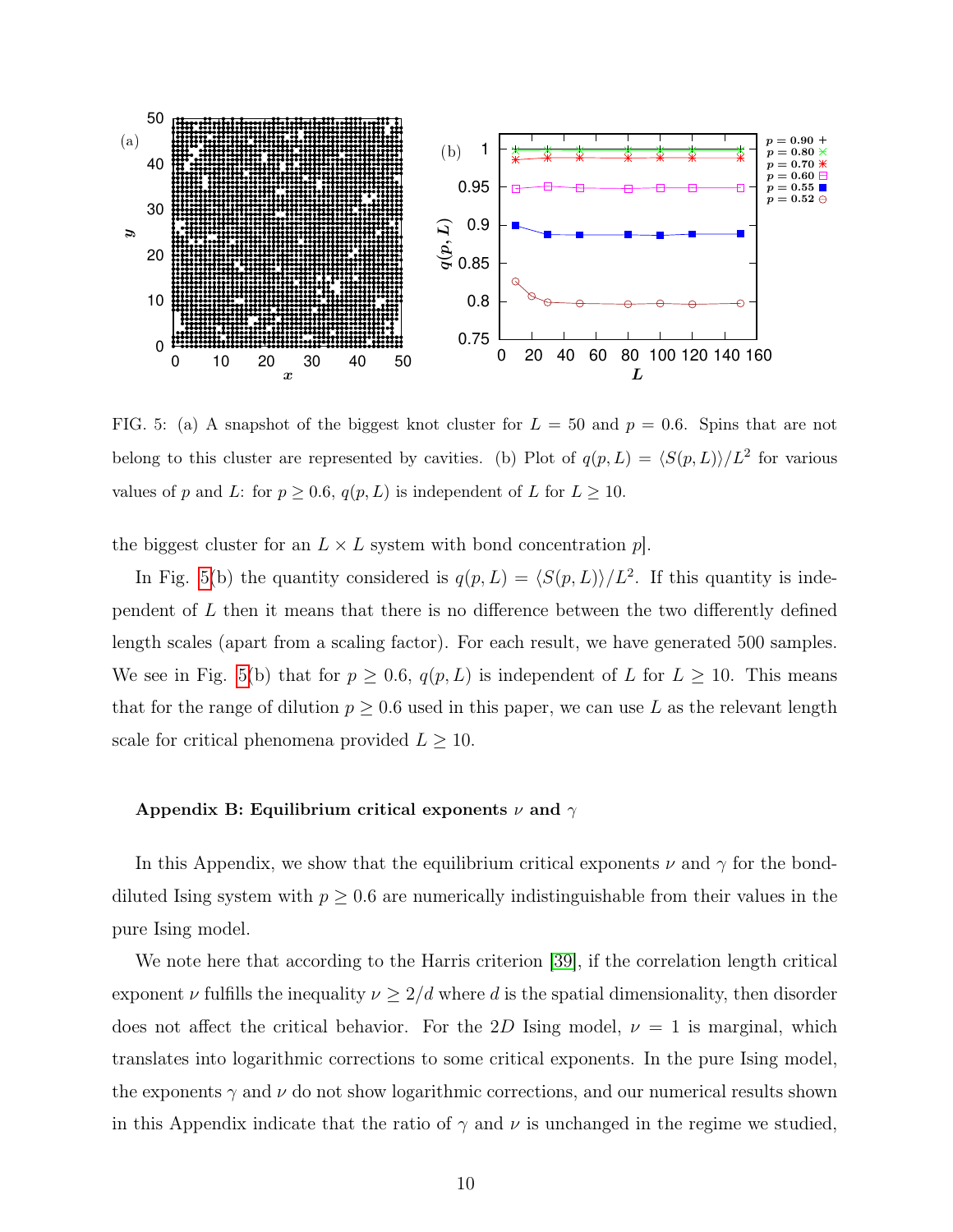for  $p \geq 0.6$ , without logarithmic corrections. Also, the Binder cumulant does not show logarithmic corrections. This is not obvious, and in fact there are reports of logarithmic corrections to the equilibrium properties of the diluted spin systems [\[8,](#page-13-1) [40,](#page-14-6) [41\]](#page-14-7). We cannot rule out the possibility to have logarithmic corrections in the quantities measured by us, as these are difficult to observe in simulations.

Firstly, if we get the values of  $T_c$  for different p, the Binder cumulant can be scaled as

$$
U(T, L) \sim f(T'L^{1/\nu(p)}),\tag{12}
$$

which will provide us the value of  $\nu(p)$ . Here  $T' = (T - T_C)/T_C$  is the reduced temperature.



<span id="page-10-0"></span>FIG. 6: The Binder cumulant for  $p \geq 0.6$ . The data is collapse as  $U(T, L) \sim f(T'L^{1/\nu(p)})$  for different p and L, where  $T' = (T - T_C)/T_C$  is the reduced temperature. Here  $L = 20, 40$  and 60 for each bond concentration, and we set all  $\nu(p) = 1.0$  to collapse the data.

In Fig. [6,](#page-10-0) we collapse the data of  $U(L, T)$  for  $L = 20, 40$  and 60 with  $\nu(p) \approx 1$ . It indicates that  $\nu(p)$  is numerically indistinguishable from unity for  $p \geq 0.6$ .

Next, we turn to measure the magnetic susceptibility  $\chi$ . For this simulation, we have used 500 independent samples for each value of  $p$ . It is a well known result [\[37\]](#page-14-3) that the susceptibility can be scaled as

<span id="page-10-1"></span>
$$
\chi L^{-\gamma/\nu} = \tilde{\chi}(T'L^{1/\nu}),\tag{13}
$$

where  $\tilde{\chi}$  is a dimensionless function.

After rescaling the susceptibility using Eq. [\(13\)](#page-10-1), the data shown in Fig. [7](#page-11-0) demonstrate that  $\gamma$  is numerically indistinguishable from 7/4 for  $p \geq 0.6$ .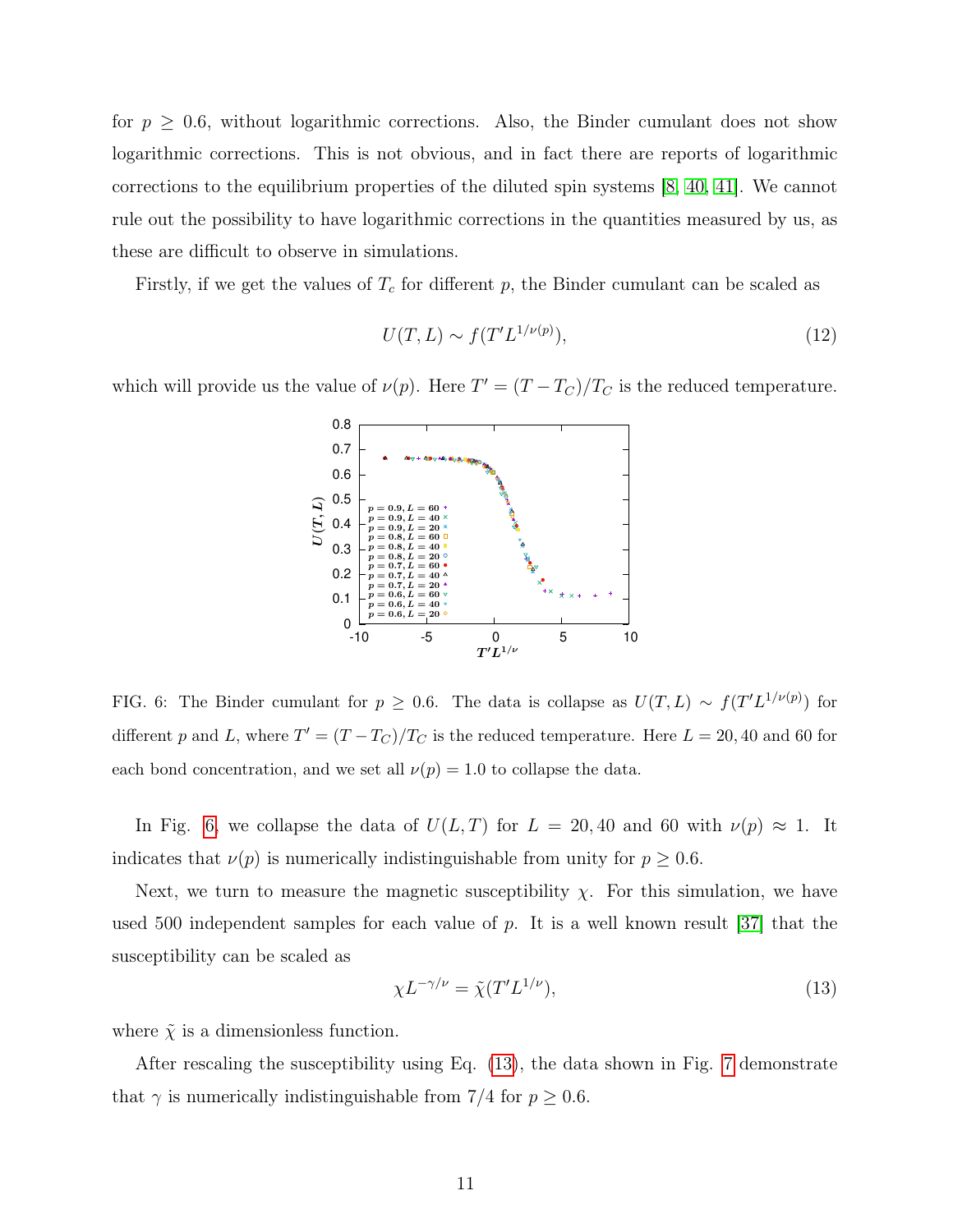

<span id="page-11-0"></span>FIG. 7: The scaling of magnetic susceptibility as a function of reduced temperature:  $\chi L^{-\gamma/\nu}$  =  $\tilde{\chi}(T'L^{1/\nu})$ . Here  $\tilde{\chi}$  is a dimensionless function, the values of  $\gamma(p)$  and  $\nu(p)$  are chosen to be their values for the normal Ising model, i.e.,  $\gamma(p) = 1.75$  and  $\nu(p) = 1$ . For figures (a)-(d), the bond concentrations are  $p = 0.9, 0.8, 0.7$  and 0.6. The well collapse of all the data indicates that both  $\gamma$ and  $\nu$  are numerically indistinguishable for  $p \geq 0.6$ .

In other words, in this Appendix we have shown that  $\gamma$  and  $\nu$  are numerically indistinguishable respectively from 7/4 and unity for  $p \ge 0.6$ , confirming the results from Ref. [\[32\]](#page-13-15).

#### Appendix C: Number of different types of bonds

In this Appendix, we connect the super slowing down in the 2D bond-diluted Ising model with its equilibrium property, i.e., the ensemble average of the number of 'unhappy' bonds, i.e. the number of interacting nearest-neighbour spins with opposite signs at the critical temperature.

In the bond-diluted Ising model, we distinguish inactive bonds (with  $J_{ij} = 0$ ), active bonds connecting sites with aligned spins, and active bonds that connect sites with spins of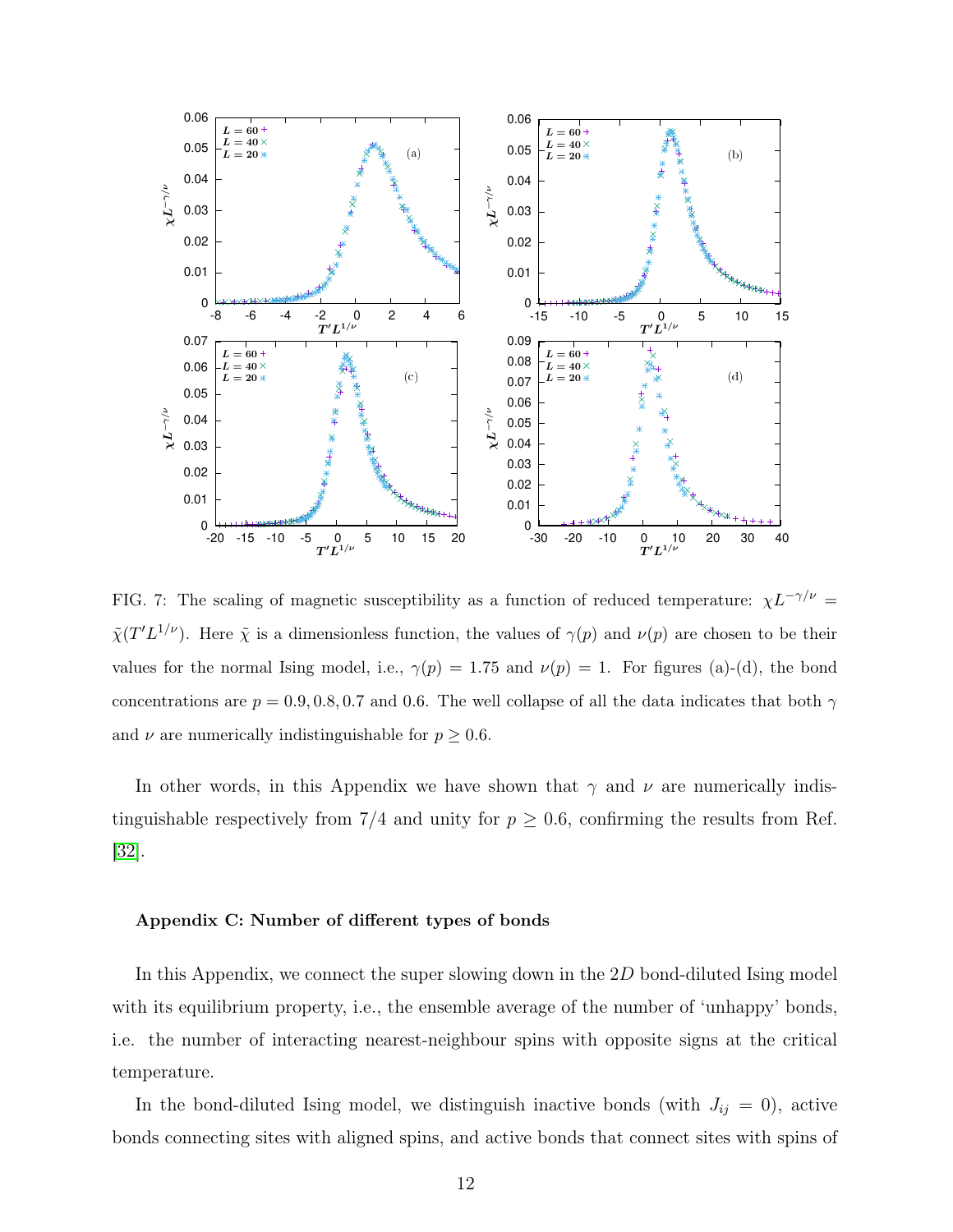opposite signs. For the active bonds, we denote the numbers of those aligned and nonaligned spins by  $(n_{++} + n_{--})$  and  $n_{+-}$ , respectively. Energetically,  $\langle n_{++} \rangle$  and  $\langle n_{--} \rangle$  are the bonds that try to keep the system as it is, and  $\langle n_{+-} \rangle$  is driving spins to flip. If  $\langle n_{+-} \rangle$  decreases, then most of the proposed spin flips will be rejected and the dynamics of the system will get slower.



<span id="page-12-3"></span>FIG. 8: The value of  $\langle n_{+-} \rangle$  as a function of  $p - p_c$  for  $L = 50, 80$  and 100. The solid line goes as  $\sim (p-p_c)^{0.97}$ . The inset is a log-log plot of the data. It suggests that when  $p \to p_c^+$ ,  $\langle n_{+-} \rangle \to 0$ , then most of the bonds are activated so that nearly all spins are unlikely to flip, resulting in the super slow dynamics of the system.

In our simulations, we have performed 100 independent samples to obtain the number of 'unhappy' bonds. The measured values of  $\langle n_{+-} \rangle$  at the critical temperature can be found in Fig. [8,](#page-12-3) with a log-log plot as an inset. In particular, numerically we find that

$$
\langle n_{+-} \rangle / L^2 \sim (p - p_c)^{0.97 \pm 0.03} \quad \text{for} \quad p \ge p_c. \tag{14}
$$

When  $p \to p_c^+$ , the values of  $\langle n_{+-} \rangle$  reduces to zero (or a value close to zero), which means that most of the active bonds are 'happy' so that spins are unlikely to flip. This might explain why the system is getting super slow when p approaches the percolation threshold.

- <span id="page-12-1"></span><span id="page-12-0"></span>[1] H. E. Stanley, Phase transitions and critical phenomena, Clarendon Press, Oxford (1971).
- <span id="page-12-2"></span>[2] P. C. Hohenberg and B. I. Halperin, Rev. Mod. Phys. 49, 435 (1977).
- [3] W. Zhong, D. Panja, G. T. Barkema, and R. C. Ball, Phys. Rev. E. 98, 012124 (2018).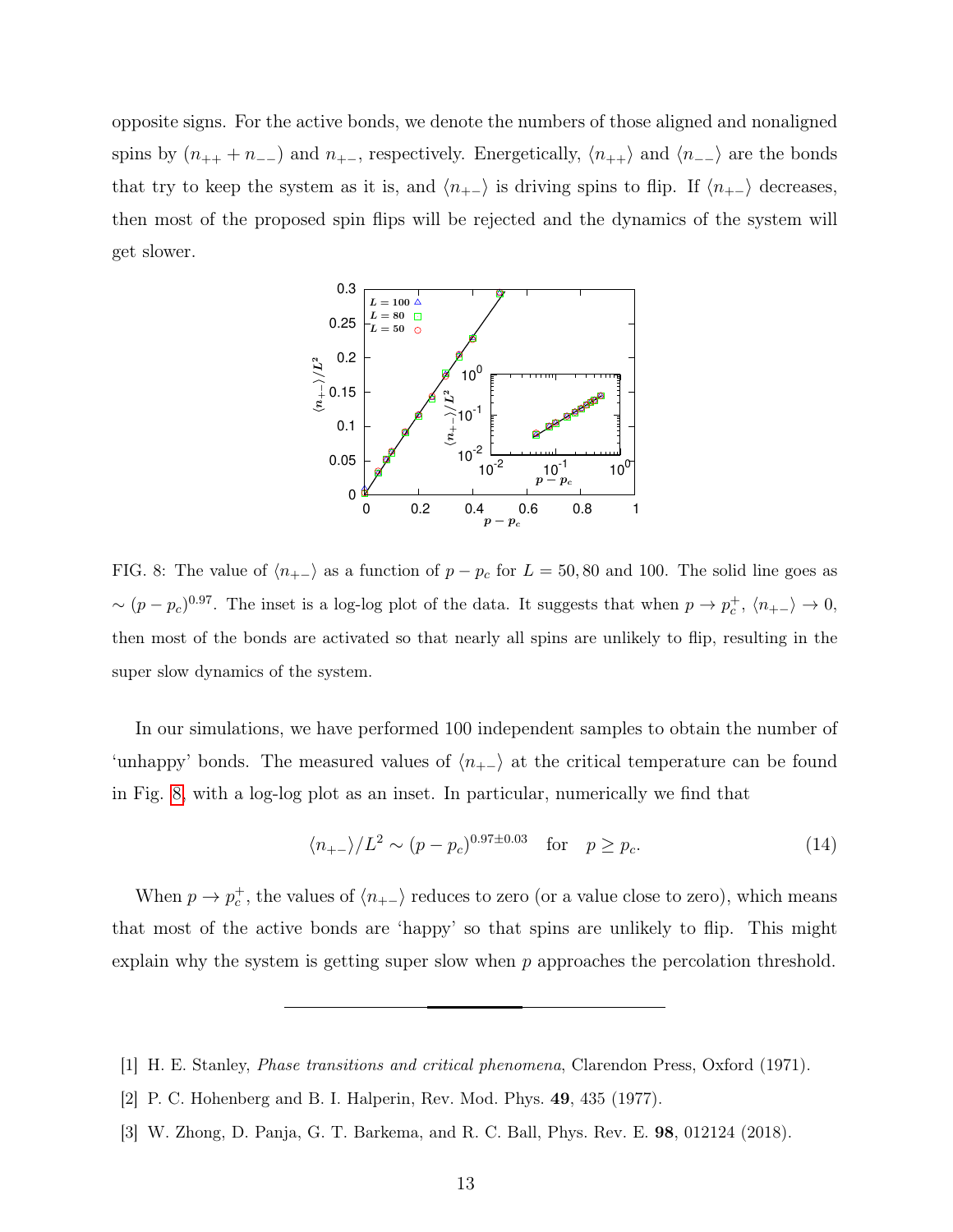- <span id="page-13-0"></span>[4] H. G. Ballesteros et.al., J. Phys. A 30, 8379 (1997).
- [5] H. G. Ballesteros et.al., Phys. Rev. B 58, 2740 (1998).
- [6] P. H. L. Martins and J. A. Plascak, Phys. Rev. E 76, 012102 (2007).
- <span id="page-13-1"></span>[7] J.-K. Kim and A. Patrascioiu, Phys. Rev. Lett. 72, 2785 (1994).
- <span id="page-13-2"></span>[8] R. Kenna and J. J. Ruiz-Lorenzo, Phys. Rev. E 78, 031134 (2008).
- [9] B. N. Shalaev, Phys. Rep. 237, 129 (1994).
- [10] C. Jayaprakash, Eberhard K. Riedel, and Michael Wortis, Phys. Rev. B 18, 2244 (1978).
- [11] Y. L. Loh and E. W. Carlson, Phys. Rev. Lett. 97, 227205 (2006).
- <span id="page-13-3"></span>[12] M. Hasenbusch, F. P. Toldin, A. Pelissetto, and E. Vicari, Phys. Rev. E 78, 011110 (2008).
- <span id="page-13-4"></span>[13] A. R. Rivera, G. A. P. Alcazar, and J. A. Plascak, Phys. Rev. B 41, 4774 (1990).
- <span id="page-13-5"></span>[14] E. Albayrak, Commun. Theor. Phys. 68 361 (2017).
- [15] M. Hasenbusch, F. Parisen Toldin, A. Pelissetto, and E. Vicari, J.Stat. Mech.: Theory Exp. (2007) P02016.
- <span id="page-13-7"></span><span id="page-13-6"></span>[16] N. G. Fytas and P. E. Theodorakis, Phys. Rev. E 82, 062101 (2010).
- <span id="page-13-8"></span>[17] J. S. Wang, W. Selke,VI. S. Dotsenko,and V. B. Andre-ichenko, Physica A 164, 221 (1990).
- [18] H.-O. Heuer, Phys. Rev. B 45, 5691 (1992).
- [19] O. G. Mouritsen and P. J. Shah, Phys. Rev. B 40, 11445(R) (1989).
- [20] Y. Tomita and Y. Okabe, Phys. Rev. E 64, 036114 (2001).
- [21] H. K. Janssen, K. Oerding, and E. Sengespeick, J. Phys. A 28, 6073 (1995).
- <span id="page-13-9"></span>[22] H. O. Heuer, J. Phys. A 26, L333 (1993).
- <span id="page-13-10"></span>[23] E. Domany, J. Phys. C 12, L119 (1979).
- <span id="page-13-11"></span>[24] C. K. Harris and R. B. Stinchcombe, Phys. Rev. Lett. **50**, 1399 (1983).
- <span id="page-13-12"></span>[25] S Jain, J. Phys. A: Math. Gen. 19, L667 (1986).
- [26] V. V. Prudnikov and O. N. Markov, EPL, 29, 245 (1995).
- [27] G. Parisi, F. Ricci-Tersenghi, J. J. Ruiz-Lorenzo, Phys. Rev. E 60, 5198 (1990).
- [28] D. Ivaneyko, J. Ilnytskyi, B. Berche, and Y. Holovatch, Physica A. 370, 163 (2006).
- <span id="page-13-13"></span>[29] M. Henkel and M. Pleimling, Phys. Rev. B 78, 224419 (2008).
- <span id="page-13-14"></span>[30] E. Lippiello, A. Mukherhjee, S. Puri, and M. Zannetti, EPL 90, 46006 (2010).
- <span id="page-13-15"></span>[31] M. P. Nightingale and H. W. J. Blöte, Phys. Rev. Lett. 76, 4548 (1996).
- <span id="page-13-16"></span>[32] I. A. Hadjiagapiou, Physica A 390, 1279 (2011).
- [33] J. J. Binney, N.J.Dowrick, A. J. Fisher, M.E.Newman, The Theory of Critical Phenomena,